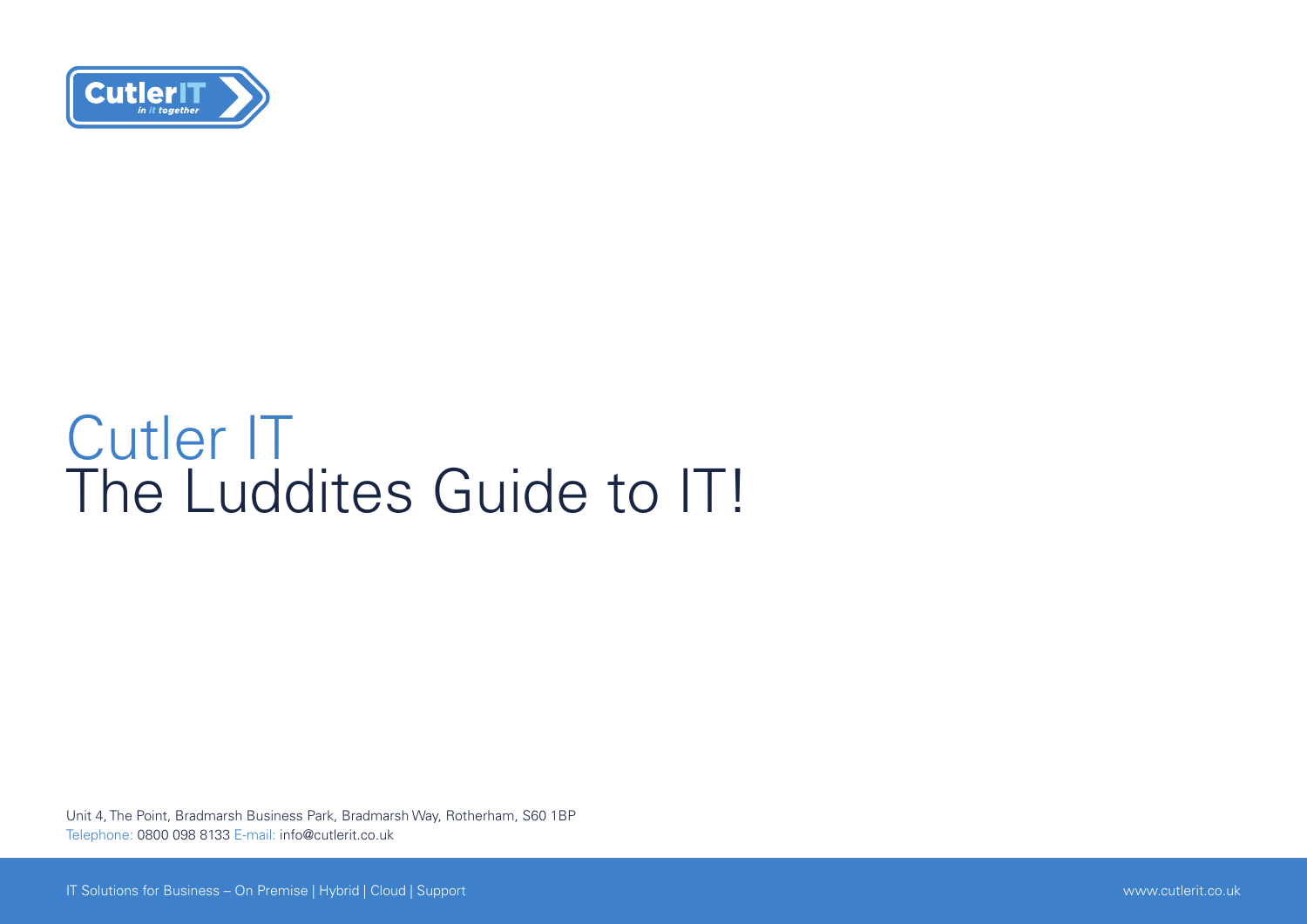A guide to help make IT and communications decisions easier for the non techy.

**The 'Luddites' were English textile artisans who protested against newly developed labour replacing machinery from 1811 to 1817. The new technology introduced during the industrial revolution threatened to replace the artisans and change the market completely.**

200 years on, is history repeating itself with a technology revolution to move IT services to the 'cloud', evoking similar reactions of fear and resistance?

This e-book aims to demystify some of the buzz words flying around the IT industry and also highlight the basic business requirements that remain constant regardless of the delivery mechanisms available. Returning to the Luddites analogy, people still needed textiles, it was the methods of manufacturing that were evolving.

We will take a look at some of the recurring pricing patterns and solution builds we see

everyday and concentrate on the 'things businesses want to get done' such as e-mail and file storage. Specifically looking at the different methods of delivering this and suggesting scenarios where one method may be preferable to another. With the right delivery method in place, we then provide insights into what you should expect to pay, framed in a business environment with a focus on value and how this is perceived.

The conclusions and insights are predominantly aimed at the small and medium sized organisations where employing a specialist in house is not a viable option. Our aim is to help making IT and communications decisions easier.

### **Jobs to be done?**

It still all starts with the key business functions you want your IT and communications systems to achieve, namely:

- E-mail
- Calendars
- Shared files and documents
- Accounts / Stock management system
- (For example: Sage)
- Line of business application
- Telephony

All these functions then need to be on a reliable, secure and efficient platform that fits in with an organisation's business processes.

At Cutler IT we categorise the delivery of these key business systems in 3 ways - On Premise servers, Cloud or a combination of the two - Hybrid.

The right approach to take depends on the specific circumstances however there are scenarios where one of the above approaches would seem to be the better option, which we explore in the next section.







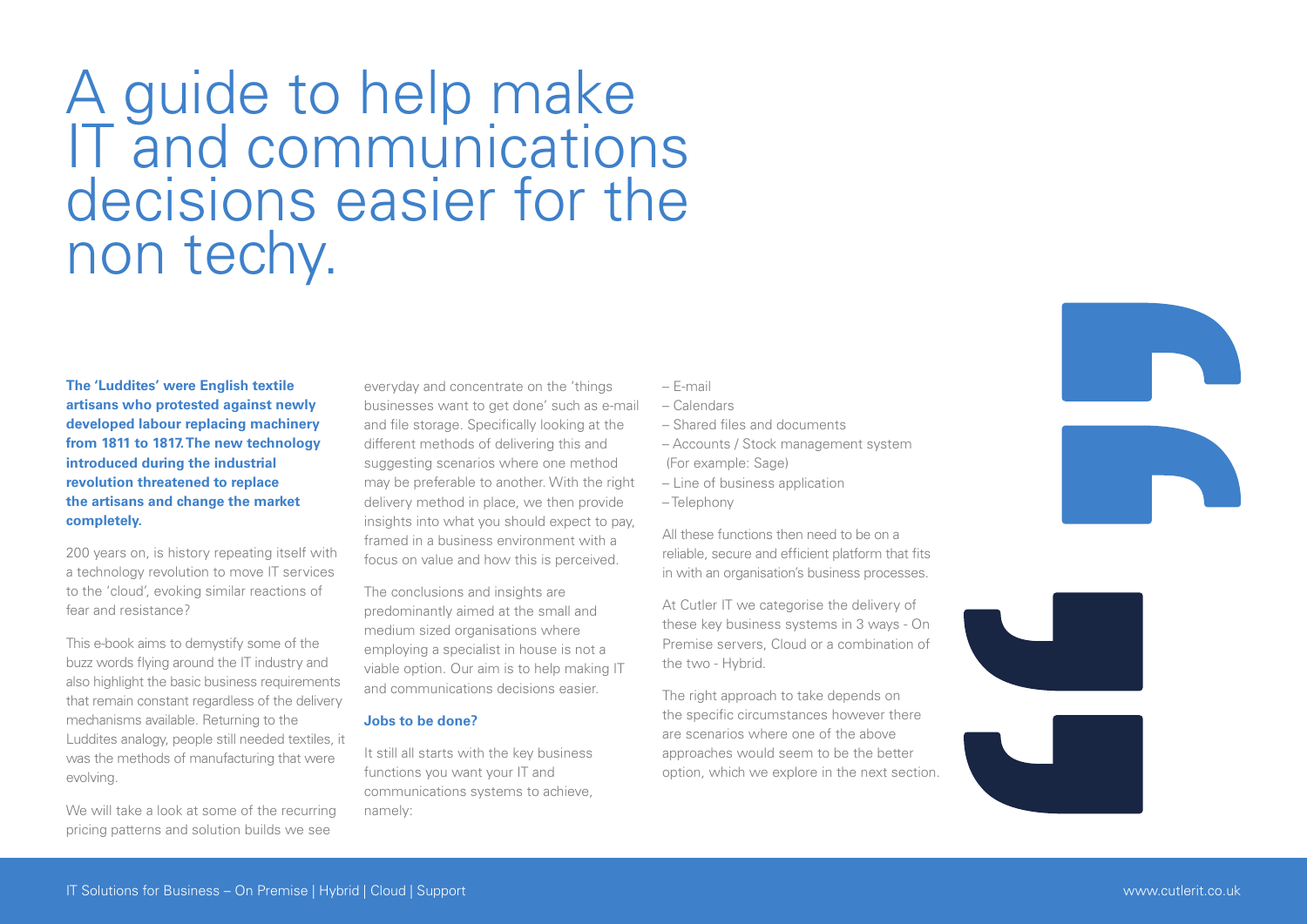## On Premise/ Hybrid/Cloud

With the advent of more and more 'cloud' based applications, the increasing availability of low cost, high speed internet bandwidth and the drive by major software providers to migrate onto their 'cloud' based platforms, the traditional solution of an 'On Premise' server (Box in the corner) is no longer the only option.

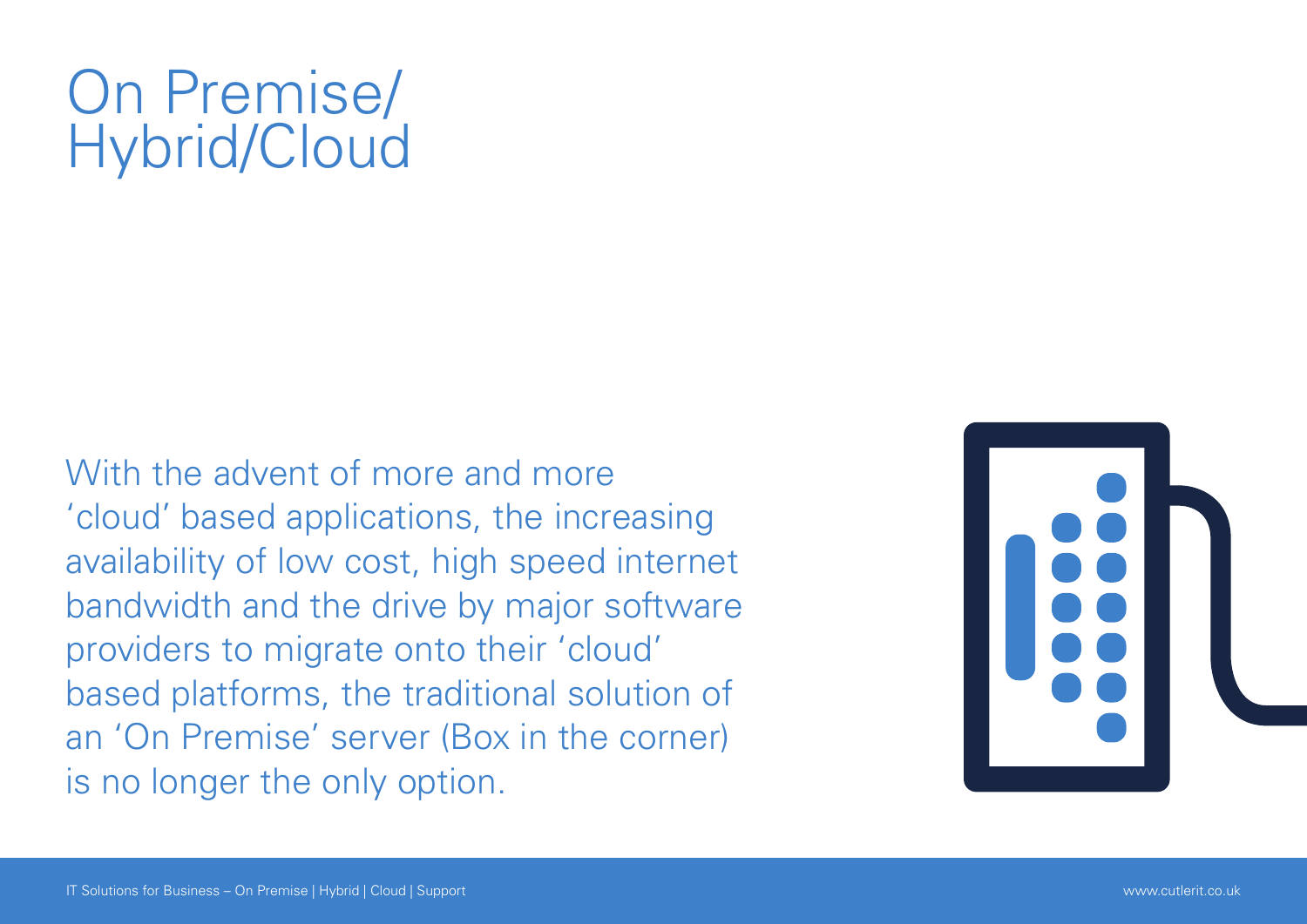# On Premise

**This is the more traditional approach and in times gone by, the only choice. It involves a server or servers on a customer's premises carrying out the key business functions such as email, file sharing/storage and security.**

Advances in technology such as 'virtualisation' have meant that this can be delivered more effectively than was previously possible, with fewer physical servers, designed with a great deal more redundancy to insure against the majority of failures.

It does need specialist resource to manage, has less redundancy than hosted or cloud options and can open you up to environmental threats such as power loss theft & adverse weather, that tier 1 service providers in the 'Cloud' have plans to counter.

An on premise option can still be the right approach especially if your organisation fits some of the scenarios below:

- Majority of people using systems are at one main site
- Internet connections are slow, unreliable or expensive - which is generally location dependent.
- Price is the key buying criteria. Hardware and software on site can still be the most cost effective approach, especially if payments can be spread on an finance agreement
- If large documents, files and applications require sharing such as photo's or video
- For reasonably static organisation's where there is no requirement to significantly increase or decrease the scale of the solution
- Where there are more than 5 users. Realistically the economies of scale required to justify an on premise server start at around 5 users.
- If legal or regulatory restrictions exist. Some industries have strict codes of practice determining how and where data can be stored and managed
- Where systems are very bespoke, needing to be very feature rich and specific to the organisation in question

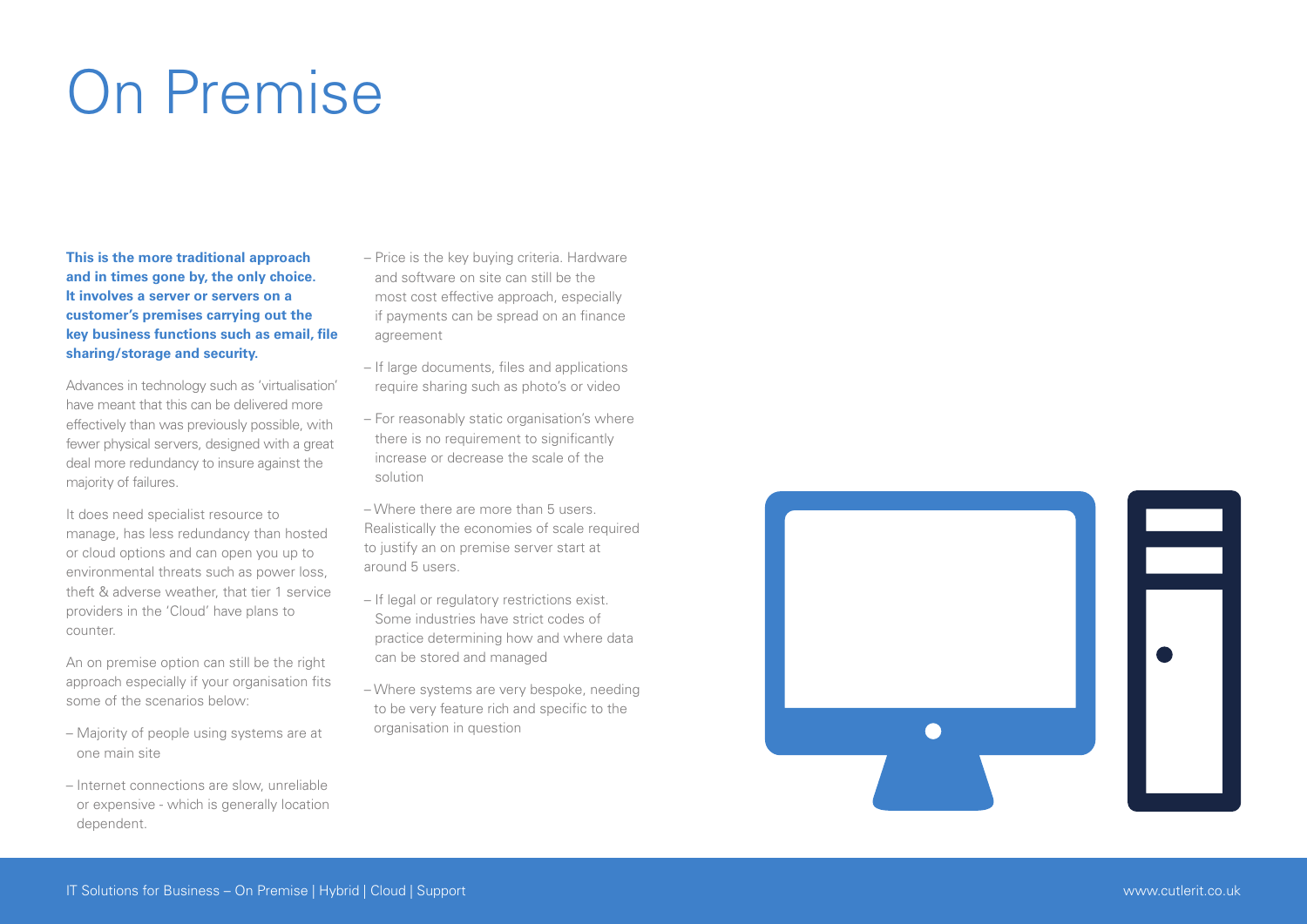## Cloud

**So 'Cloud', what's it all about! In reality it is a throwback to the IBM mainframe days, when all the required data processing was carried out centrally and the end user had a dumb terminal (green & white or black & white screen). Nowadays all the processing equipment is located in datacentre's with the move back to centralised computing been made possible by the software technology and increases in high speed, low cost internet connectivity.**

In the cloud world you subscribe to and consume a service, very much like you do with a utility like gas, water or electric! The delivery network just happens to be the internet.

The cloud approach makes sense, as business users are not really bothered how everything fits together, they just want to get a job done like e-mail or file storage and consume it as a service. When you want more, you pay for more and when you want less, you pay for less.

With consumer hased services such as Facebook, twitter, iTunes and the gaming community with Xbox and Playstations, most people now see the 'cloud' as part of their everyday life.

Even in this brave new world, whether 'cloud' based solutions are right for your business or organisation will depend on the circumstances and what you ultimately want to achieve.

Some scenarios where we have found 'pure' cloud solutions to be the right approach:

- A mobile or dispersed workforce lends itself well to hosted services. With no infrastructure to support and access from anywhere at anytime
- Multi-sited organisation's wanting to share common business systems. Especially those companies which have an even spread of people throughout their sites
- Businesses where rapid expansion or contraction are commonplace, can find that the 'per user per month' model and capacity available can mean that you can grow and shrink quickly without major capital expenditure.
- Reliable and high speed internet connections are available and can act as a real enabler for 'cloud' based services.
- Organisation's with 5 or less computer users will find that cloud offers the functionality of a server without having to

pay for a platform that could handle 3 times as many users.

– Businesses that want to 'consume' as they use and grow their organisations

– Companies who want a powerful disaster recovery and business continuity plan at minimum cost. By putting services in the 'cloud' in high availability datacentres, you can still access core IT systems from anywhere with an internet connection.

– Situations where the 'vanilla envelope' type products provided by the cloud solutions is absolutely adequate to meet the IT needs of the business.

– Those clients who are prepared to pay a little more to know that all responsibility and management of their IT systems is outsourced.

- A lack of in house IT expertise
- A requirement for highly fluctuating capacity – the on demand nature of cloud means you can pay for what you need, when you need it.
- Use of less bandwidth hungry business applications, documents and files.

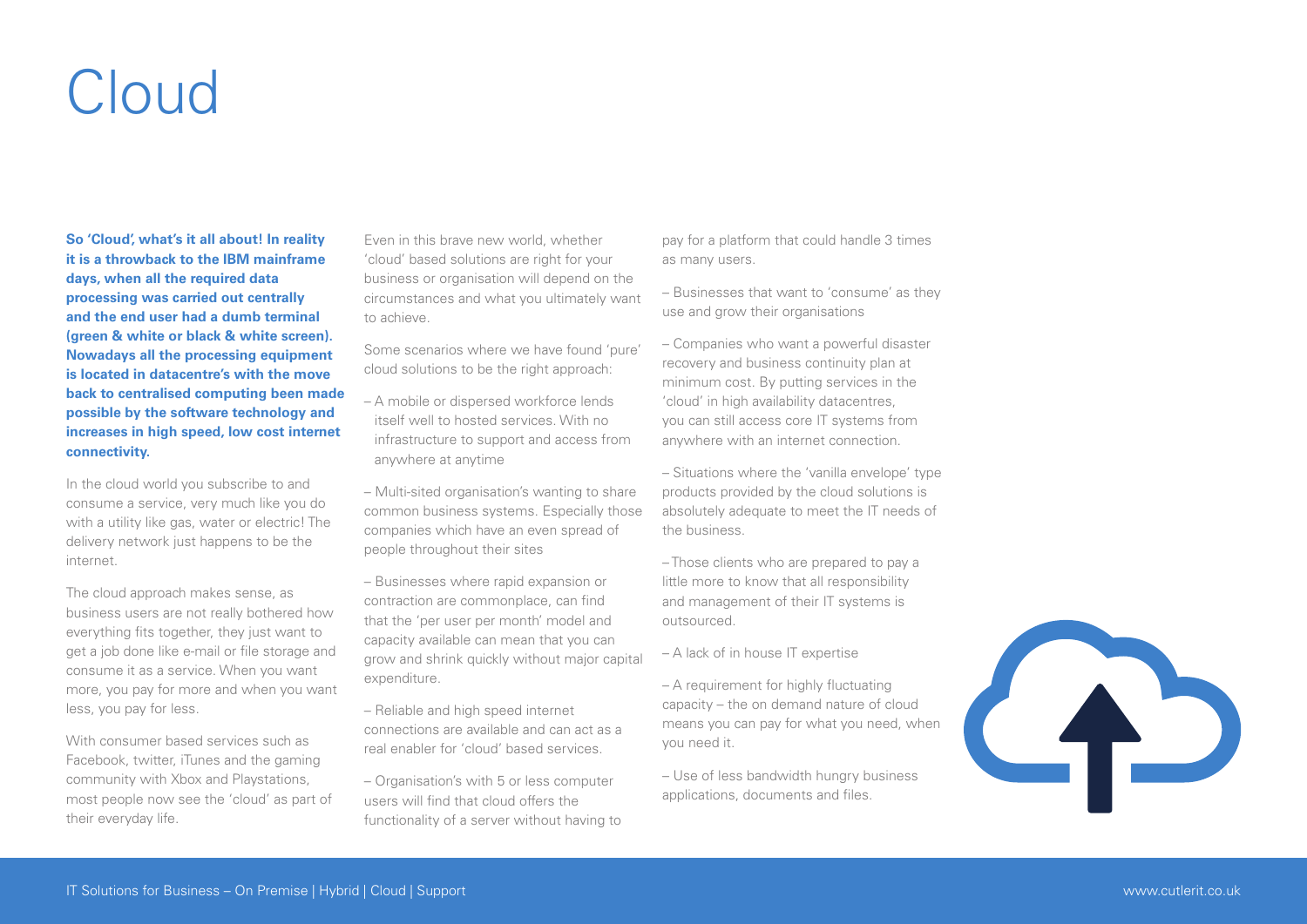# **Hybrid**

**A 'Hybrid' solution is what it suggests, namely, a mixture of both 'on premise' servers or devices and 'cloud' based services. This can potentially give you the best of both worlds by for example backing up core systems to the 'Cloud' or supplementing some services such as e-mail into the cloud while retaining other services such as file storage on premise.**

By mixing and matching the best elements of both 'On Premise' and 'Cloud' we can cover many more scenarios, however, some of the hybrid solutions which have proved effective for our customers:

– Use of an on premise server for file storage and user permissions combined with e-mail in the 'cloud' on a 'hosted' e-mail system such as 'Office 365' or 'Google Apps'. This brings the speed benefits of been able to access files and documents from the box in the corner, while having e-mails managed for you on a more resilient and secure platform.

- By moving your servers into a datacentre location and accessing through the internet or dedicated links you are effectively creating your own 'private cloud'. This means you can discount many of the environmental issues and prevent the over reliance on one site.
- By backing up the server data and configurations to a cloud based location, you can take advantage of the benefits of an on premise server while bringing in more business continuity options should there be a major problem or failure. Because the information is safe in the cloud, it does mean that it can be restored to new hardware or to an alternative site if there.

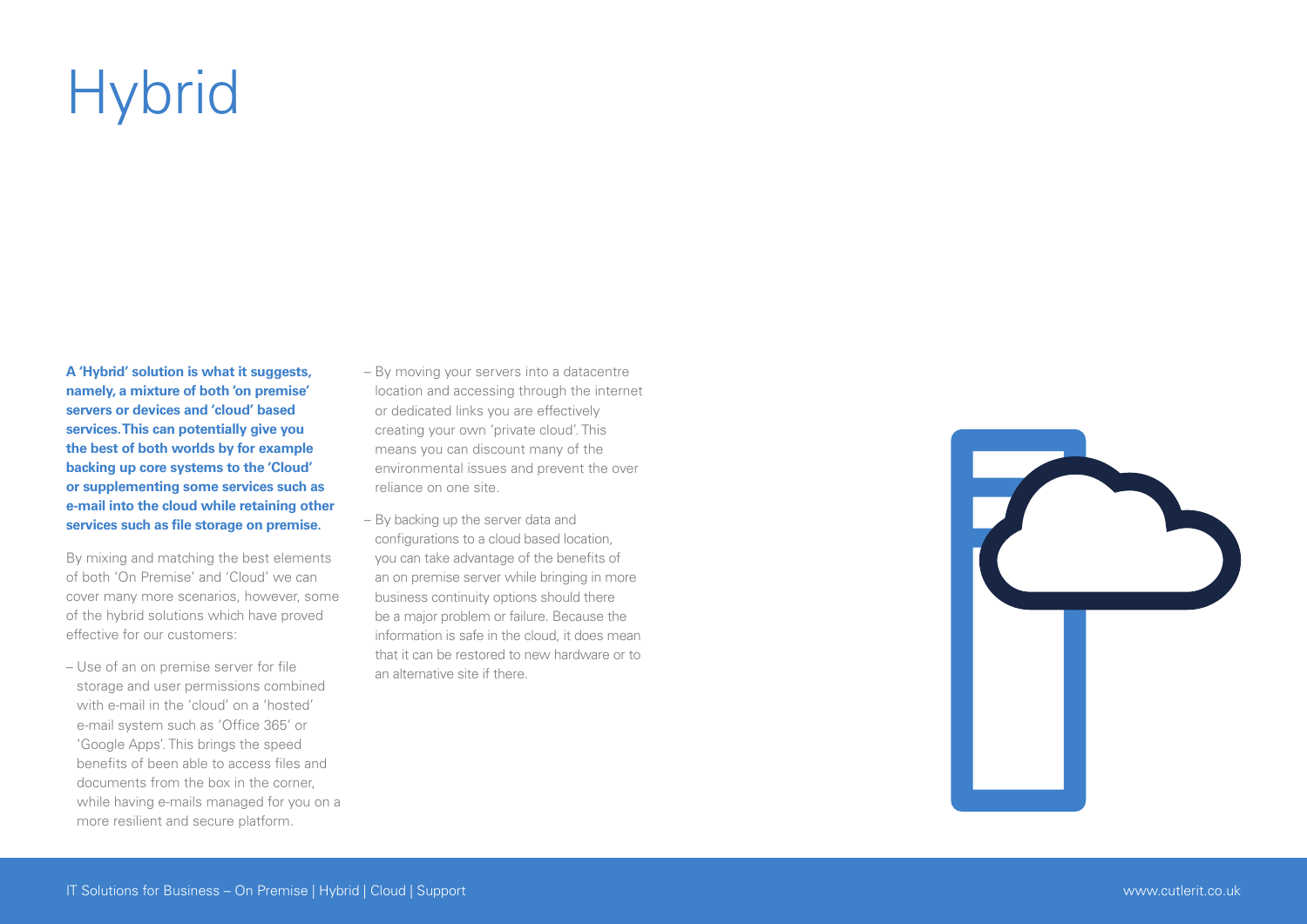## What Should I Pay? - Is 100 the magic number?

**A good place to start would be the services required and getting an idea of the price you should expect to pay. Although every business, business sector, quotation and proposal is different in its own way, there are generalisations and patterns we can share from the thousands of quotes, proposals and solutions we provide.** 

To build an IT and Communications solution you need a number of component parts which can either be purchased, leased or rented. What we have found is that by converting capital expenditure into a per user per month figure amortising over a 5 year period and adding any service rentals the monthly price per user invariably comes out around the £100 mark!

This number includes the computing, telephony, internet and mobile hardware software, rentals and support services a person would realistically require to work effectively. It gives a good indication for businesses building a budget or reviewing the services currently in place.

At a basic level, the following table outlines the core components and how the £100 is distributed across the services required for an organisation:

| <b>Product Area</b>     | Per User Per Month |
|-------------------------|--------------------|
| Computing               | f52                |
| Telephony (Incl. Calls) | f20                |
| Mobile                  | f20                |
| Internet Connectivity   | f8                 |
| Total                   | £100               |

Some simple calculations based on the number of employees requiring the services above will give a good 'rule of thumb' indication of what you should expect to be paying for IT and Communications services in order to deliver a quality overall solution.

For example if you run a building contracting firm and have 15 employees, 5 in the office who need all the services and 10 who just need mobiles, the total amount per month would be : £700 per month that you should expect as the overall price for IT and communications services.

This would include everything from the price of the computer and telephone on the desk (spread over a 5 year period) to operating expenses such as mobile and landline rentals and ongoing support services.

How the numbers are distributed can be slightly different depending on the chosen delivery route of on premise, hybrid or cloud but invariably the end price will be around this amount whichever route is chosen.

Economies of scale will result for businesses as the number of user's increases. Allowing benefits from the volume discounts available and fuller utilisation of the investment in the core platform.

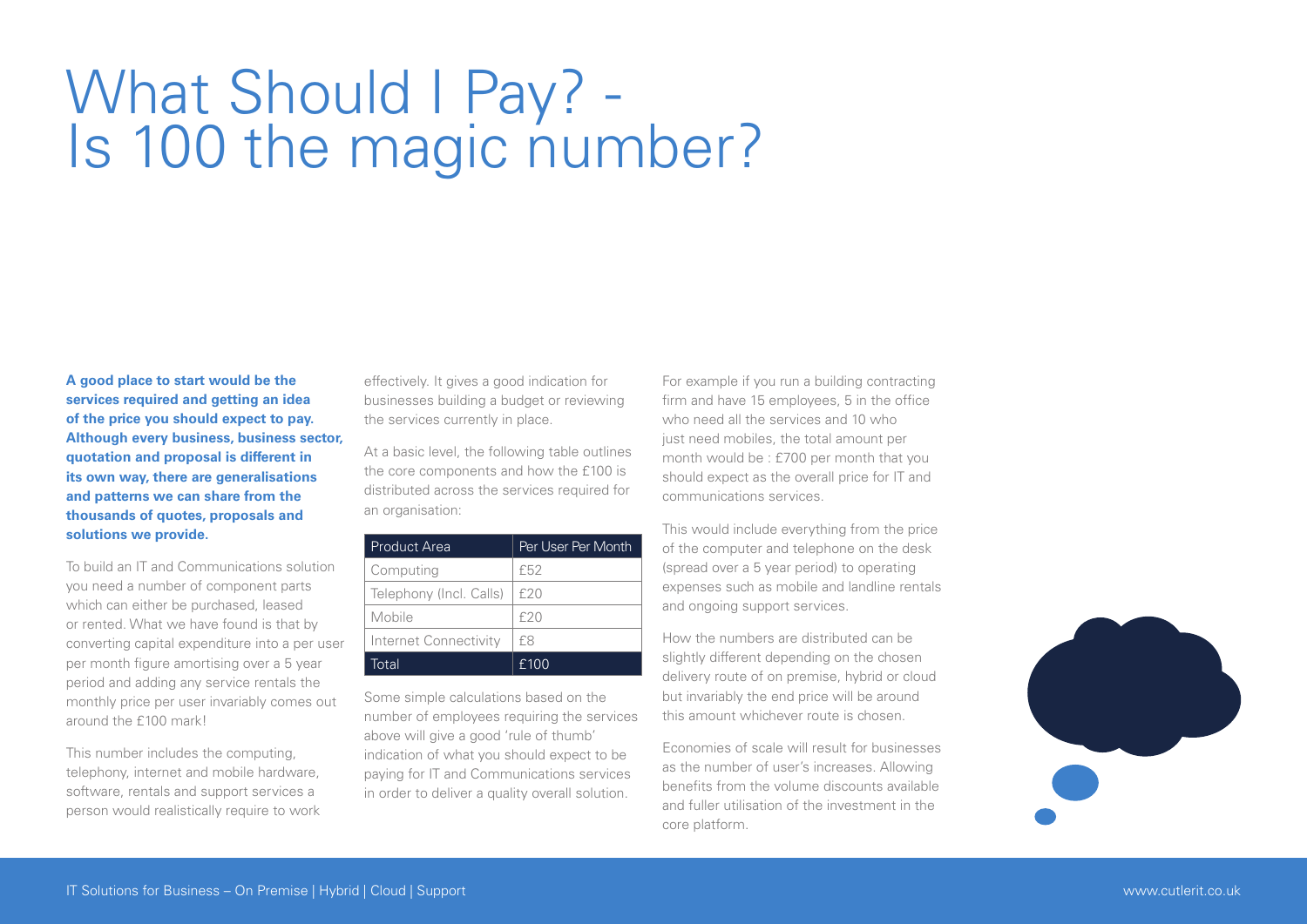## Tariff & Service

### **So now we have an idea how much we should be paying and the different delivery methods available, so what's really changing!**

Well not a lot, you still get what you pay for and as Warren Buffet so wisely commented 'Price is what you pay, value is what you get'.

It's just as important now as it was then to partner with a supplier you can trust who provides a 'value for money solution'.

If anything, it is more important as demarcation points are changing and where traditionally providers would stick to their

core competencies such as phones or computers, they will start encroaching more and more into each other's product areas.

One advantage to you the customer is that having a single (or less) suppliers does simplify the billing, management, reporting and support mechanisms with one point or fewer points of responsibility. I suppose the disadvantage is that organisations concentrating on defined products get good at providing and supporting them and may struggle outside their comfort zone.

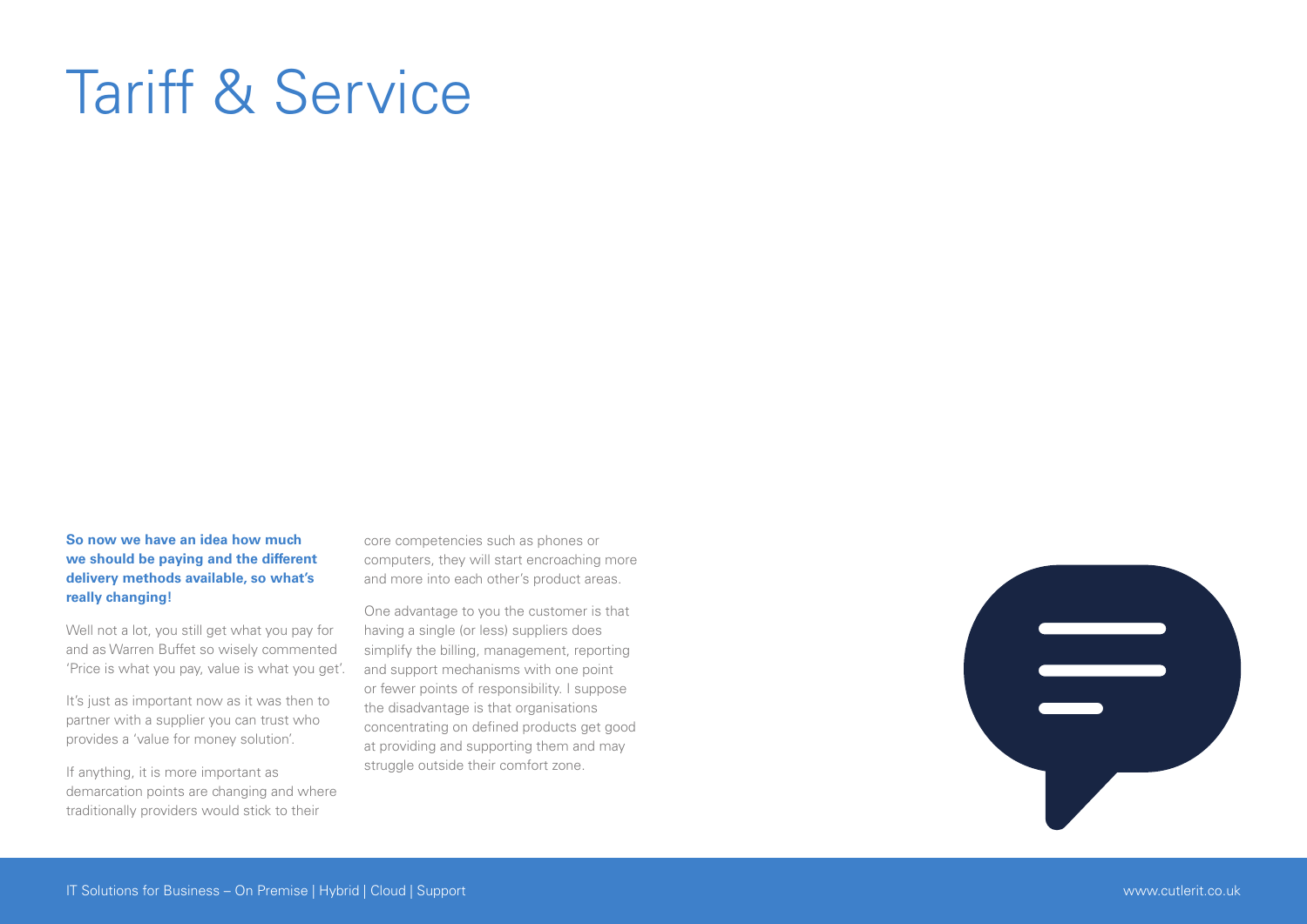## **Perspective**

**Talking about price is only one side of the coin, we also need to look at the value side of Warren's equation. Earlier we identified a number of £100 per employee per month as the price of IT & communications, but what value are you getting and how can this be justified within a business.**

### **Business perspective**

One way to add perspective is to look at the price of a seat or role within an organisation.

If we take some numbers based on the average person:

**The Average UK Salary** 

£26,500

**Number of Working Days in a year** 253 days

**Holiday Entitlement**  28 days

**Therefore - The cost per person per day**  £117.78

This is without including any business overhead costs such as buildings, general infrastructure, transportation, marketing, taxes etc…

So what am I getting at, well if you are prepared to spend over £100.00 per day to have someone in your business it stands to reason that you should make them as effective as humanly possible and this means giving them the right and best tools for the job.

Also interesting is that the £100 per person per day correlates well with the £100 per person per month price of IT and communications infrastructure.

If we assume 20 working days in a month, then that equates to a £5 per person per day spend on IT and communications to give people the right tools to do their job.

### **Anyone for coffee**

I don't know about you, but every morning I grab a coffee on my way to work costing £1.49, I do get the 7th one for free with my coffee vouchers! I then have a sandwich for lunch and a bag of crisps that come to around £3.00. So basically for the cost

of the coffee covered my telephony and internet costs, the crisps have paid for mobile and the sandwich IT. If I go for a chocolate bar for a mid-afternoon snack I'm over the £5 required to cover all my IT and communications.

OK, it's more simplifications, but it puts into perspective the amounts we actually need to spend to get the right IT & communication tools to effectively run a business.

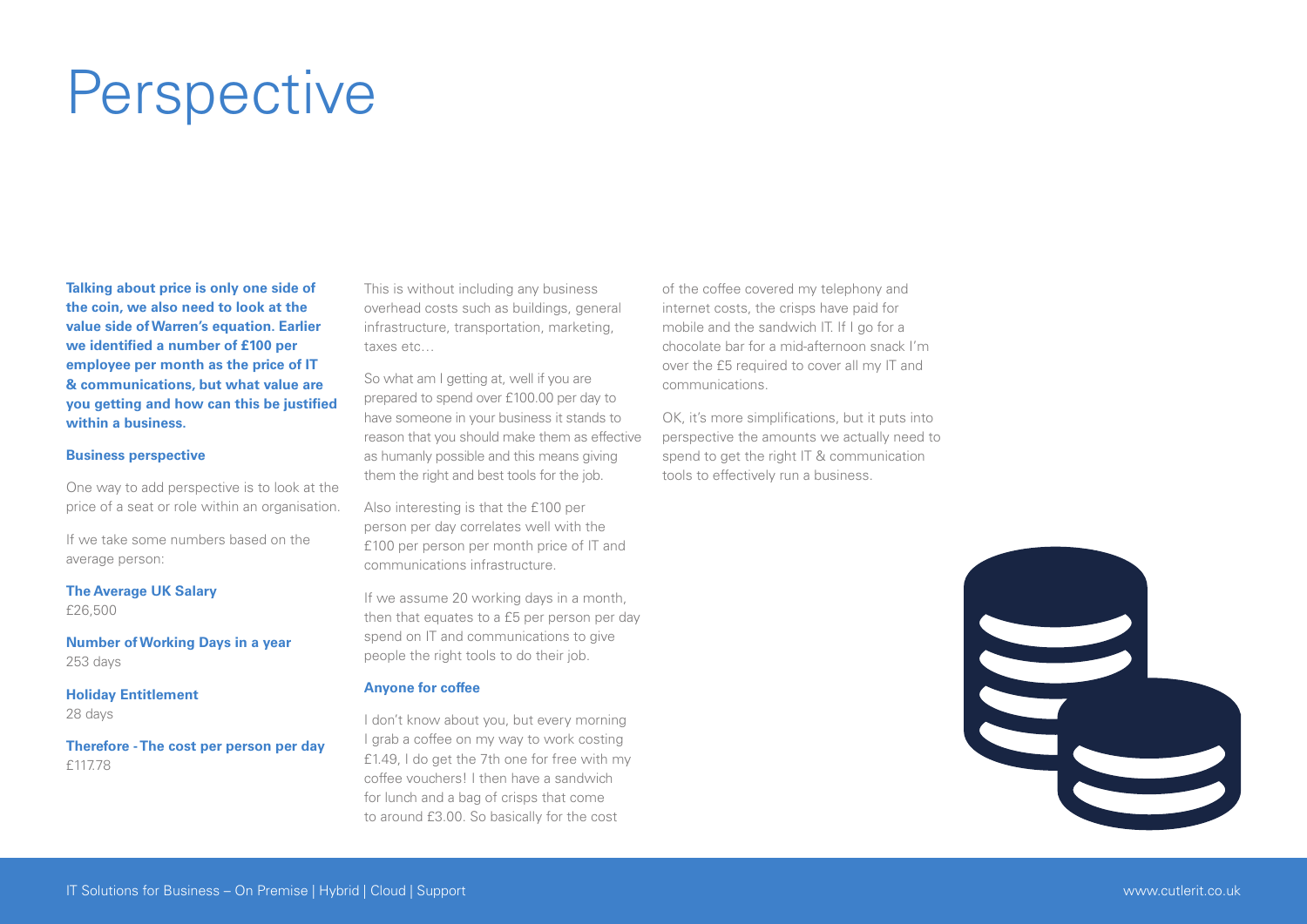## Microsoft/Apple/Amazon/ Google – Who's winning?

**When deciding on the right solution for your business, you will ultimately need to decide which software you want to use. There are thousands of suppliers and applications, but ultimately for software and platforms it will boil down to 4 big players – Microsoft, Google, Apple and Amazon.**

For the consumer marketplace, I think the jury is still out on who will win and there is room within the market for all 4 anyway. The overall percentage share of Microsoft operating systems is declining, especially when you include mobile services and bring in the Google's Android and Apples IoS platforms. We are also seeing products such as tablets, which were initially targeted at the consumer market finding beneficial uses in business.

That said, in the business market Microsoft are still the dominant provider of software solutions.

The 'Golden Bullet' is still undoubtedly Microsoft's Office Suite of products namely – Outlook, Excel, Word and Powerpoint, which are still the defacto software products familiar to a majority of businesses.

All these familiar applications are in turn sat at desktop level on Microsoft operating systems such as Windows 7, Windows 8.1 and soon to be Windows 10.

Over and above the desktop, Microsoft has a 'Silver Bullet' in the business server market with its Windows Server operating systems running functions such as file storage/security/domain management and database platform SQL on which a majority of bespoke business software are designed to work.

These are the line of business software applications that manage information and workflows for all flavours of businesses from estate agents to solicitors to care homes to building contractors etc etc..... In general there are 1 or 2 key software providers in each industry who on the whole design software that sits on a Microsoft software or server platform.

It's hard to get away from Mr Gates legacy and with the Office 365 platform and recent pricing and package changes, they again have a very compelling product set to begin the journey to the 'cloud'.

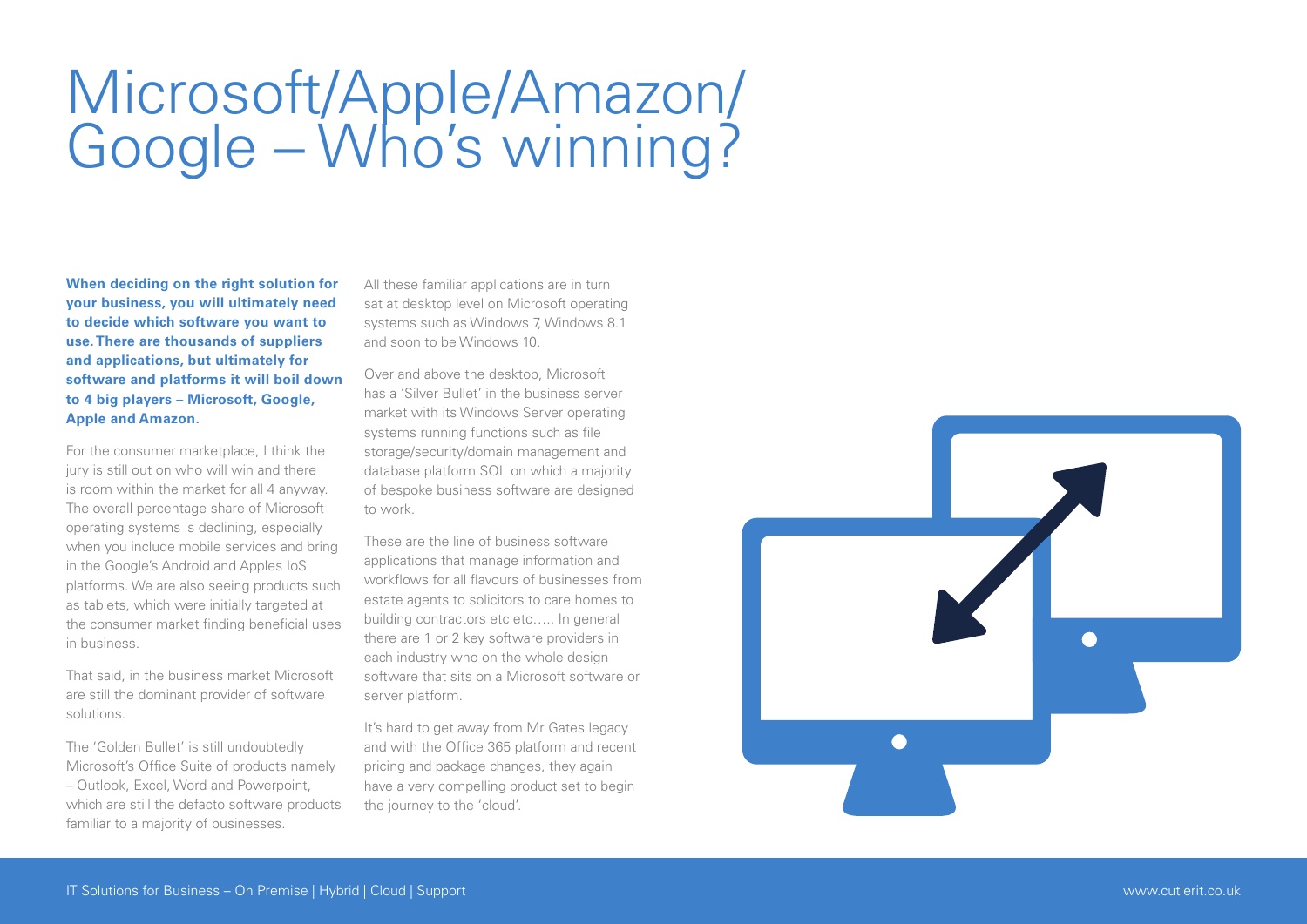# Summary

**In summary, there is very little for the 'Luddites', like myself to fear. The delivery methods maybe changing, but the 'jobs to be done' and applications people are used to will remain very similar with added features to allow better collaboration, sharing and finding of information.**

**It is still as important to work with people and organisations you can trust and the overall price paid again remains similar although with cloud there is more emphasis on the operating rather than capital expenditure budget.**

#### **Author**

This will be my 20th year in the IT and communications industry, starting out in 1994 at BT Mobile when the Nokia 2110 brick was the cutting edge of technology. A service had just been introduced called SMS (texting), but nobody used it or thought it would take off, after all, we all had pagers!!

Since then I have worked in various sales and service roles within the BT group and been the director at 3 successful ICT businesses.

I have seen the world from the perspective of the eager salesperson attempting to make the square product fit the round hole to the decision maker not knowing whether to go for the 'Ford Focus' or 'Rolls Royce' option and really wanting trusted advice to point me in the right direction.

### **About Cutler IT Ltd**

At Cutler IT our goal is to help our customers businesses and our own, to prosper through our advice and actions. It defines a company ethos based on partnership and mutual gain.

Our background provides a strong insight into business processes and, most importantly, where the technology available can be deployed to best advantage.

From our base in South Yorkshire we are continuing to develop and deliver a breadth of IT services focused on meeting the requirements of small and medium sized businesses mainly across the local regions of Yorkshire, Derbyshire and Lincolnshire.

Please check out our blog at **www.cutlerit.co.uk/blog** for the latest announcements or our website at **www.cutlerit.co.uk** to find out more.